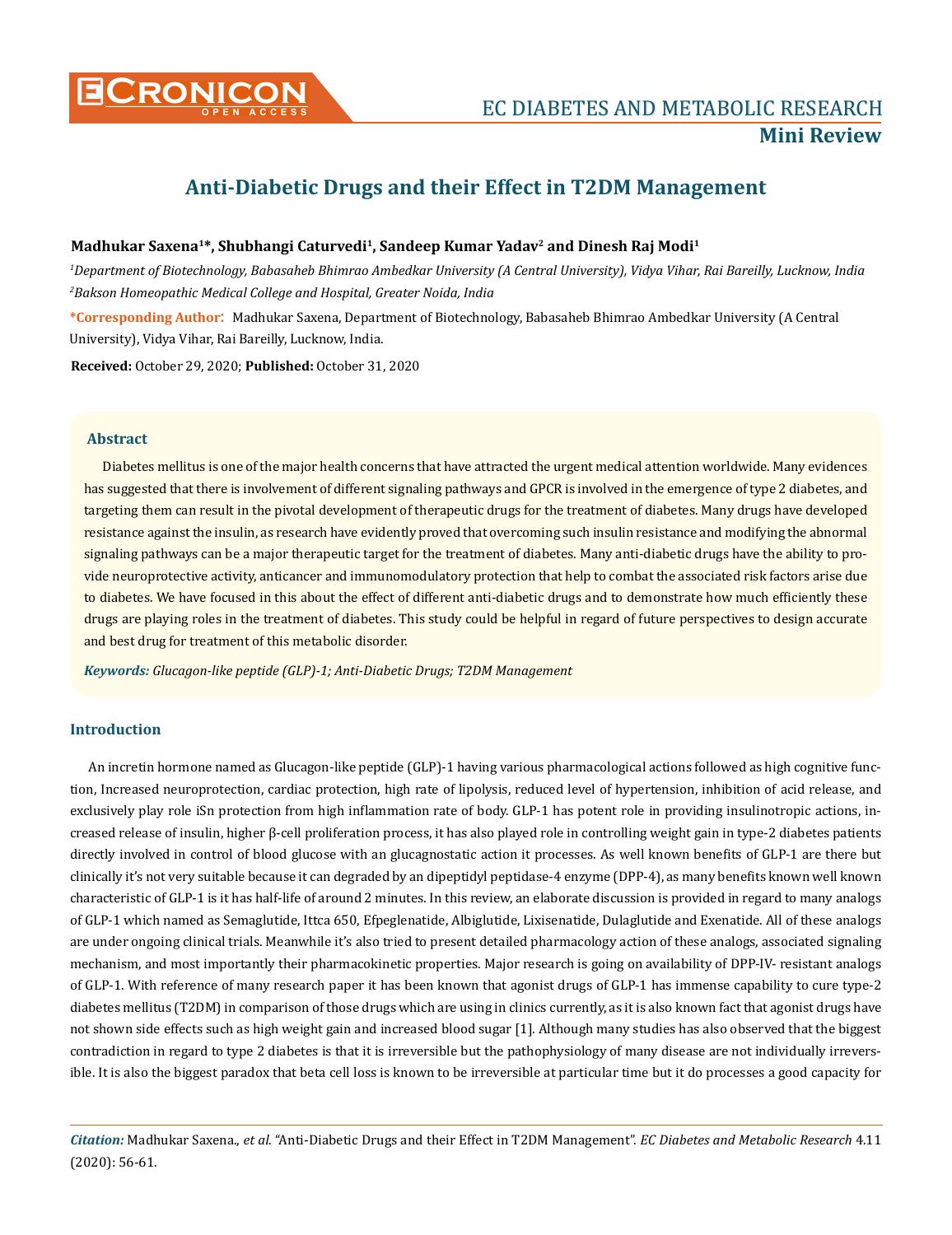57

regeneration. Well an system of multi-organ multi-signal interaction has been created to study pathophysiology of T2DM and to observe it's behavior [2]. However, there are many diseases which are assumed to be cured by targeting mitochondrial biogenesis, as this mitochondrial biogenesis process involves regulation of detoxification, apoptosis, and buffering of  $ca^{2+}$  ions, that can be major therapeutic target to cure many diseases that have no cure such as diabetes, Parkinson's disease, cancer, Alzheimer´s Disease, and Huntington´s Disease etc. as mitochondria exhibits an pivotal role because of its efficiency of producing Reactive oxygen species(ROS) and major producer of anti-oxidants [3]. Generally Diabetes mellitus (DM) is generally classified into three main categories as type-I, II, and type-III DM. the drugs that are currently are in use to treat DM have very adverse effects, such as weight gain and edema. peroxisome proliferator-activated receptor (PPAR-γ) agonists is exclusively associated with urinary bladder cancer and fluid retention, many research has been based on giving diabetic drugs in combination instead of following monotherapy will reduce the side effects of anti-diabetic drugs [4]. It has been estimated and predicted that the cases of diabetes globally in 2015 was 415 million and will be reach round 642 million in 2040. Different and numerous types of plasma membrane based glucose transporters as (GLUT1, GLUT2 and GLUT4), are involved in maintaining blood glucose homeostasis along with many neural and hormonal signals as (insulin and glucagon) [5]. It is also known after many studies that diabetes is thought to be an heterogeneous complex metabolic disorder, and it's induction leads to arise of many other diseases as cardiovascular disorder and many neurological disorders also. Many researches has find out important roles of Daidzein and therapeutic applications in cure of insulin resistance and hyperglycemia, soybean and products are known to be abundant or rich source of Daidzein [6]. However, the main cause of occurrence of T2D is the targeted cells which fails to response insulin, many group of MicroRNAs (miRNAs) are involved in regulation of insulin pathway. miRNAs are group of nucleotides, that are non-coding (ncmRNAs), many group of proteins as insulin receptor, IRS 1, IRS 2, type 1A PI3K, AKT2 protein, are involved in insulin transduction so miRNAs are considered to involve in signal transduction pathway and also regulate protein expression level [7]. GPCRs are well known signaling receptors in human body specifically belongs to class A and B family, that also involved in cure of T2D [8]. Type 1 diabetes mellitus (T1DM) is known to be insulin dependent while in case of T2M their is insufficiency or no response to insulin, and pancreatic transplantation is known to become an cure for hyperglycemia or to maintain glucose homeostatic [9] major cause of emergence of T2D is known to take high calorie diet and unhealthy life style infact T2D also results in obesity that leads to hyperlipidemia followed by serious or lethal cardiovascular diseases (CVDs). So, by unravel association between CVDs and T2D can help in production of many potent anti-diabetic drugs [10] research has also revealed that phosphorylation and dephosphorylation of protein has important fundamental role in cell communication, and protein tyrosine phosphorylation has potent role in signaling pathways. And PTP 1B is function as negative regulator of insulin and leptin receptor signaling pathway [11] as observed after many studies that melatonin is involved in the secretion of insulin and plays major role in inducing insulin resistance and glucose intolerance or T2D, so by giving melatonin supplementation susceptibility for T2D can be controlled [12] as by passing years the major health concerned has become the challenge to control pathophysiology of type 2 diabetes and it's associated risk to control the level of hyperglycemia, obesity and mortality rate. Many evidences are nowadays available that have proven the useful effect of microbiota in maintenance of glucose homeostatic in humans studies have been performed on both animal and human models. As science has evolved over a period of time span and extended growth in the field of ayurvedic medicine has shown and put light over many productive therapeutics for diabetes control and one of them is the berberine (BBR), and it is a plant based alkaloid known to be isolated from the *Berberis aristata* and *Coptis chinensis* (Huanglian), and it is also known to be useful since ancient times is a basically an anti-diarrhoeal medicine and is well known for its potential as a anti-diabetic drug as it plays major role in the lipid metabolism and browning of adipose tissues. Role of gut microbial dysbiosis has been extensively studied and observed in regard for controlling rate of diabetes population increase [13]. Diabetes known to believe as one of the most prevalent disease in the world and it is known to arise as a combination of disordered state and also causes decreased and abnormal production of insulin which might cause heart, kidney complications and along with that neural disease that brings notable attention to found cure for diabetes. Many research articles have been published and shown that the abnormal TGF-beta signaling pathways along with the dysregulated autophagy are responsible for the initiation of diabetes along with many complicated conditions such as neuropathy and cardiopathy. Resveratrol helps in the blocking the TGF-b/SMAD and extracellular signal-regulated kinase (ERK)1/2 signaling that causes diabetic neuropathy [14]. Sirtuin 1 are molecules that belongs to the family of Sirtuins, it is also known as or called as the NAD-dependent deacetylase that are majorly analysed and ob-

*Citation:* Madhukar Saxena., *et al*. "Anti-Diabetic Drugs and their Effect in T2DM Management". *EC Diabetes and Metabolic Research* 4.11 (2020): 56-61.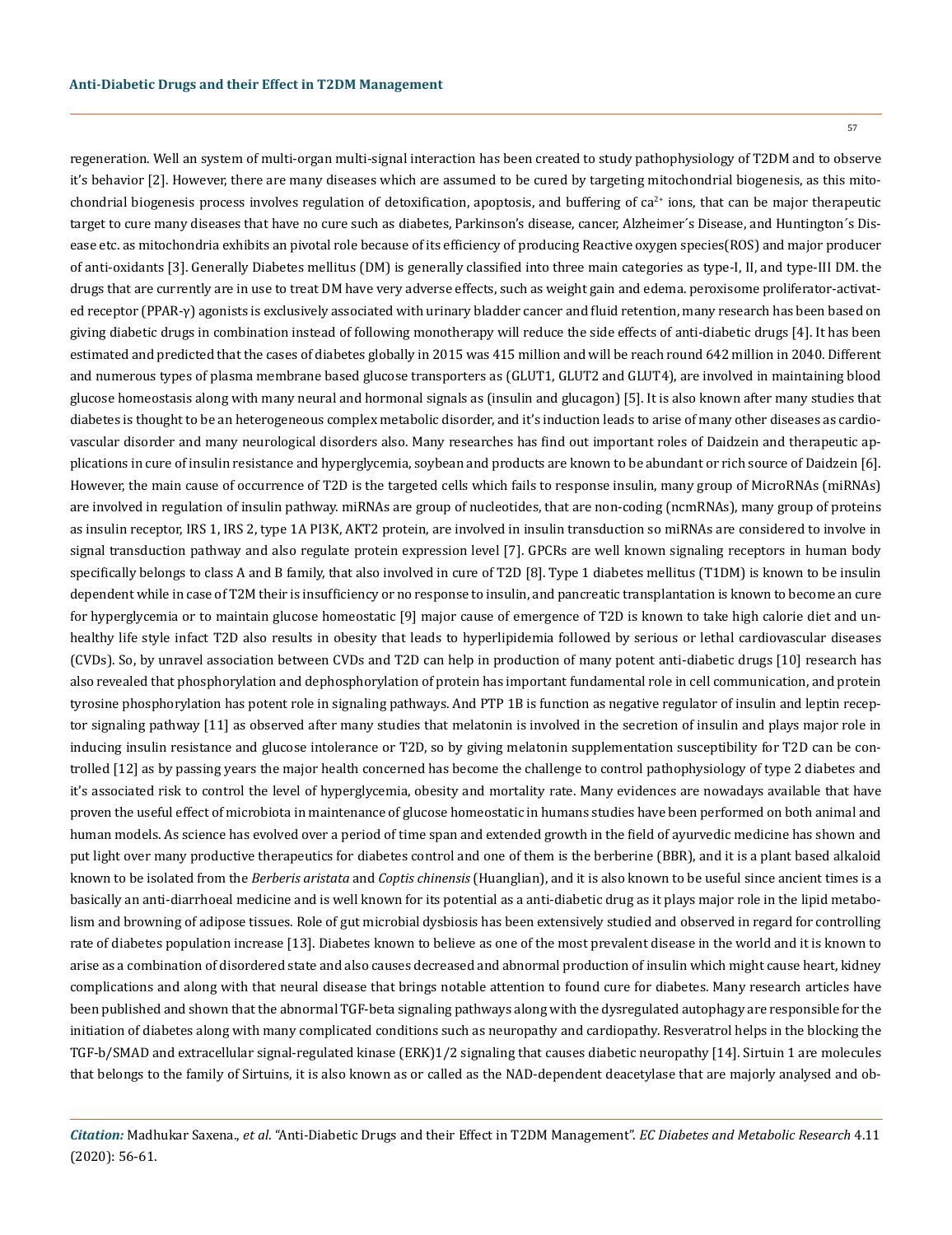58

served in the bacteria. Past studies on sirtuins have shown that there are seven types of sirtuins are present in case of humans and are localized in the nucleus and cytoplasm area of body. Major role of Sirtuins are seen in the case of severe metabolic disorders such as type 2 diabetes, they are involved in the deacetylation of many uncoupling proteins and PPARG co-activator-1  $\alpha$  (peroxisome proliferator activated receptor  $\gamma$  co-activator 1  $\alpha$ ). Main uncoupling protein that plays major role in the site of adipose tissue is the uncoupling protein 2 (UCP2) that is known as the negative regulator in regulation of insulin and other factor behind the glucose production in the liver and for maintain proper pathway of gluconeogenesis is the PPARG co-activator-1  $\alpha$  [15]. Research has investigated and confirmed that Diabetes is fast emerging lifestyle based metabolic disorder but according to current scenario there is an urgent need to produce some novel drug or management skills to deal with this diabetes pandemic. Hydroxytriazene is a compound that is bidentate ligand and have attached alpha hydroxyl group that is very much related to diazo and azo group and also has major analytical application as they form chelate complex incorporation with many transition elements. As many attempts have been made for better management of the Diabetes but recent studies shown Hydroxytriazene based  $\alpha$ -glucosidase and  $\alpha$ -amylase enzymes inhibition can be a useful method and might result as an important tool on this basis docking studies have also performed to show complex, activity and structure based relationship of following compounds. Along with that antioxidant and anti-inflammatory activities of hydroxytriazenes, have also studied [16]. the process of secondary metabolism has resulted in the formation of many compounds that are usually plant based derivatives known as Polyphenols that in itself is a very wide group that is uniformly and ubiquitously distributed in the plant kingdom and have varieties of applications such as the bacteria, fungi and viral infections protection. Many immunomodulatory effects of myricetin have been known till now that are involved in many functions such as antidiabetic, anticancerous and antioxidant roles in human [17]. Diabetes is a disorder that is believed to arise due to the failure of pancreas capacity to produce insulin or it is also known to caused due to inability of body tissue to take insulin or become insulin resistant. Pterostilbene (PTS) (trans-3,5-dimethoxy-4-hydroxystylbene) is derived and produced by the *Pterocarpus marsupium* (leguminosae) tree, it is known as a natural antioxidant also designated or named as the Indian kino or bijasar plays major role in the management and control of diabetes by controlling and helpful in properly managing level of glucose in the body. As diabetes is known as the severe metabolic disorder and also cause crucial complications in T2D patients and one of that is Hearing loss. Diabetes Mellitus (DM) is responsible for causing hearing loss in VIII nerve, cochlea and Temporal bone. DM is also involved in the arise of blindness, cause kidney malfunction that results in cascade of reactions initiates formation of free radicals in the body and also causes heart vessel associated disease [18] in recent findings and surveys it has been analyzed that DM have increased to the level of four times in India in comparison to the level on which it was before, and it's increasing prevalence is worldwide is considered as a boom. Asian diabetes is considered to play significant role in the rise of diabetic pandemic worldwide, and in series of 90% cases of diabetes major proportion is of type 2 Diabetes. Worldwide china and India have becomes the two major epicenter of type 2 diabetes and have contributes to significant proportion for the rise of this pandemic. *Ficus krishnae* CDC (Moraceae) is known to belong from India, it has been used in many medicines and many part of this useful plant is used to cure many kind of ulcers and inflammation of liver also have potent and important antihyperglycemic activity [19] as evidences shows amongst between different kinds of diabetes type 1 and type 2 diabetes are more chronic and usually discussed in many literatures. After analyzing different aspects of diabetes major factors behind the arousal of diabetes is family history, ethnicity, gestational diabetes, obesity and overweight, physical inactivity and smoking are bound to increase risk of diabetes [20].

### **Conclusion**

As this review will help in showing the efficacy of the various anti-diabetic drugs and also discusses about the complications associated with such drugs. And if saying precisely daidzein helps in lowering the level of insulin resistance, and not only this it also ameliorates the inflammation level occurs in body and improves plasma lipid profile during the course of diabetes will also reliefs the complications arises in diabetes. After many investigations it has been concluded that daidzein is active and functional in it's aglycone form and observations have also claimed that it will only be active when it's glycosidic bonds have been cleaved. fermented soybean is known to be active and most important source of daidzein in the bioactive form and also serves the important many isoflavones because the process of fermenta-

*Citation:* Madhukar Saxena., *et al*. "Anti-Diabetic Drugs and their Effect in T2DM Management". *EC Diabetes and Metabolic Research* 4.11 (2020): 56-61.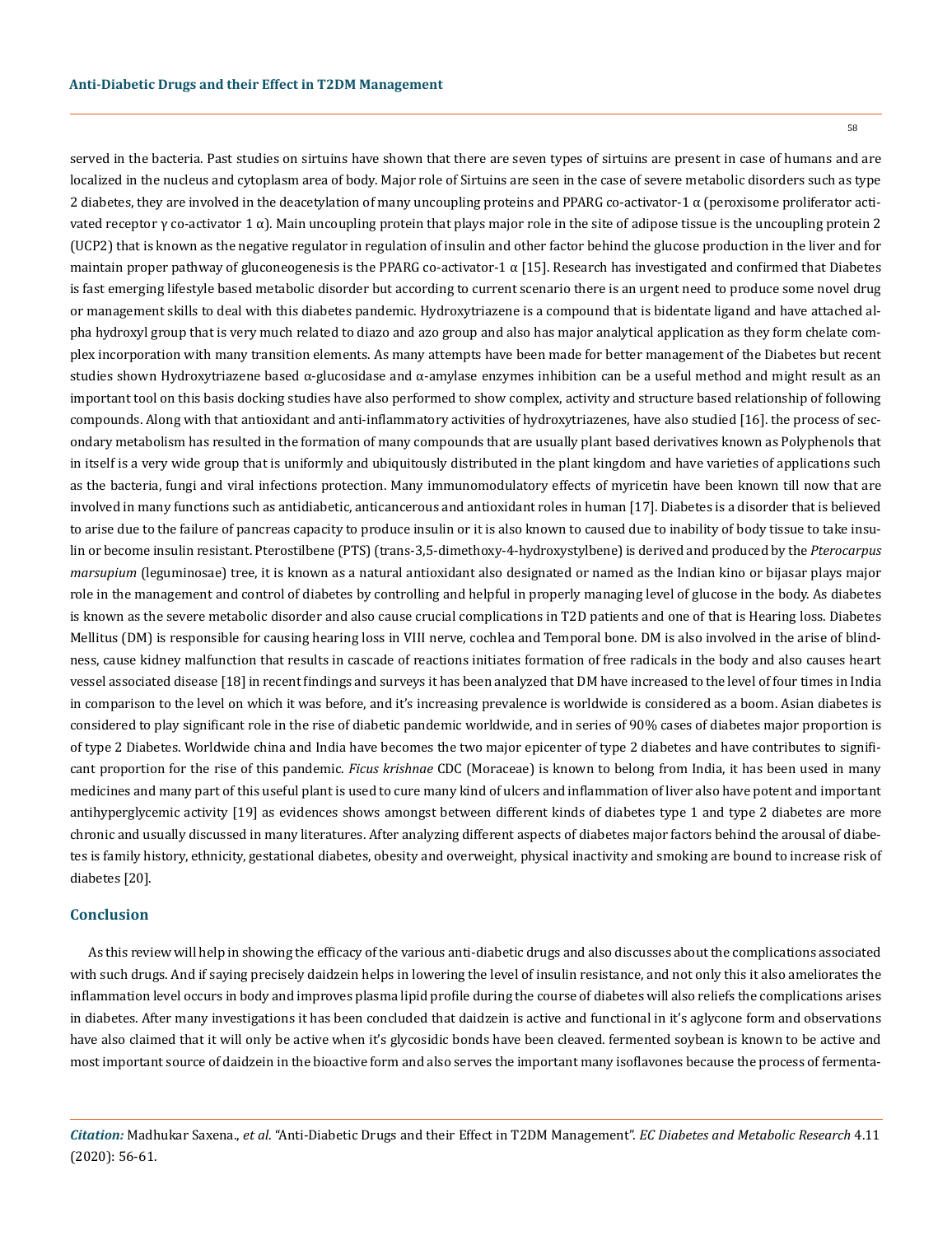59

tion break down the glycosidic bonds in the drug. Many literature have shown the evidences that there is strong relation of daidzein and T2D as consuming it lowers the risk of diabetes [6]. A review published in 2006 has mentioned or one can say proves that GPCRs, are crucial target for the cure of T2D as GPCRs are ubiquitously present in the body and are of major involvement in various signaling pathways. As in course of diabetes many tissues and cells of the body are prominently involved and played useful role to maintain the level of glucose in the body along with that there is also constitutive importance of pancreas, hepatic and adipose tissue involvement in the procedure. As research has analyzed that many kind of unknown GPCRs express prominently in these following mentioned tissues. And these kinds of GPCRs are involved in the glucose regulation and if these GPCRs are activated will helps in the risk of having T2D [8] as research conducted over the many decades have revealed that many miRNAs have been involved in the regulation and proper signaling of the insulin regulation pathway, and targeting or studying the action mechanism of such small miRNAs will be of immense importance in regard to cure of T2D in accordance with the future perspective. As many miRNAs have the potential and efficacy to initiate and maintains the signaling cascade required for proper insulin regulation in the body, and past research over the miRNAs have indicated that many insulin resistance tissues involving different kinds of protein cascades thus helps in finding out or diagnose if one has T2D or not. And miRNAs also can play highly useful role in carrying out upregulation and required downregulation of many proteins and their expression to adjust level of insulin resistance [7]. As published data says that many deaths occurred because of diabetes usually associated with complications one has to face during diabetes. Regeneration and repair capacity of the stem cell has grabbed the special attention in the way of helping out as a therapeutic as many cell based therapies can be used as a treatment of the disorder because of the pluripotent and multipotent nature of the stem cell, as extensive studies should require [9] diabetes is a multifaceted disorder and due to insulin resistance during diabetes increases the oxidative stress, dyslipidemia and hyperglycemia which results in the greater chances of cardiovascular attack in diabetic patients. To find out cure for the type 2 diabetes insulin sensitizers are of more importance as many anti-inflammatory and anti-oxidants could also enhance activities of Akt, NO, GLUT4 and PI3K receptors. Diabetes interrupted the insulin induced glucose uptake and also affects negatively vasodilation and endothelial cells function that leads to cardiomyocytes to compromise their function which ultimately results in the atherosclerosis, hypertrophy and fibrosis. Many scientists have suggested that the therapeutic for diabetes should better be designed in accordance with that of the metabolic rate of the diabetic patient [10]. Protein Tyrosine Phosphatase 1B (PTP 1B) is ins spotlight to helps in management of the diabetes and also to control the obesity emerging rate, research says both of it's artificial and natural kind of compounds helps in the cure of T2D. Difluoromethylene phosphonate is a synthetic compound and have extensively high Ki value, along with that many natural kind of PTP 1B compounds do exist play important role to control diabetes, such as The *Schisandra chinensis*, *Flemingia philippinensis* and these compounds are available at the affordable rate and possesses the prominent IC<sub>50</sub> value 2.36. In the way of becoming the therapeutic for the diabetes many research has focused only on analyzing the inhibitors activity over the catalytic and secondary binding site of the PTP 1B compound. Inhibitors of PTB 1B should be having high efficacy of inhibition and having good physiochemical properties with almost minimum side effects [11]. Studies conducted over the use of Circadian system to decrease the rate of increasing diabetic patients have played an productive role and also be effective in decreasing the insulin resistance level and hyperglycemia index. Many experiments conducted on the animal models have shown that giving melatonin supplementation to diabetic mouse model results in the positive regulation of the glucose homeostasis and also helps in weight reduction and will also recommend hormone to be used in clinical trials and might serve function as a therapeutic. IP3- signaling pathway is induced by the melatonin secretion in the body and also helps in betterment of the beta cells function that are majorly involved in insulin release [12]. Autophagy andTGFb1/SMAD signaling cascades are of immense importance in the way of therapeutic against the diabetes, as proper signaling pathways helps in the maintenance of beta cells function [14]. Myricetin have the anti-cancer and anti-diabetic activity and also work as a efficient anti-oxidant, it serves function as a nutraceutical and is originally a flavonoid present in many foods [17]. *Ficus krishnae* is the ultimate and important source of compounds such as two phytosterols (CA+24-MCA), that have anti-diabetic activity, helps in increasing the beta cell population and enhance proper release of insulin from beta cells present in pancreas [19].

*Citation:* Madhukar Saxena., *et al*. "Anti-Diabetic Drugs and their Effect in T2DM Management". *EC Diabetes and Metabolic Research* 4.11 (2020): 56-61.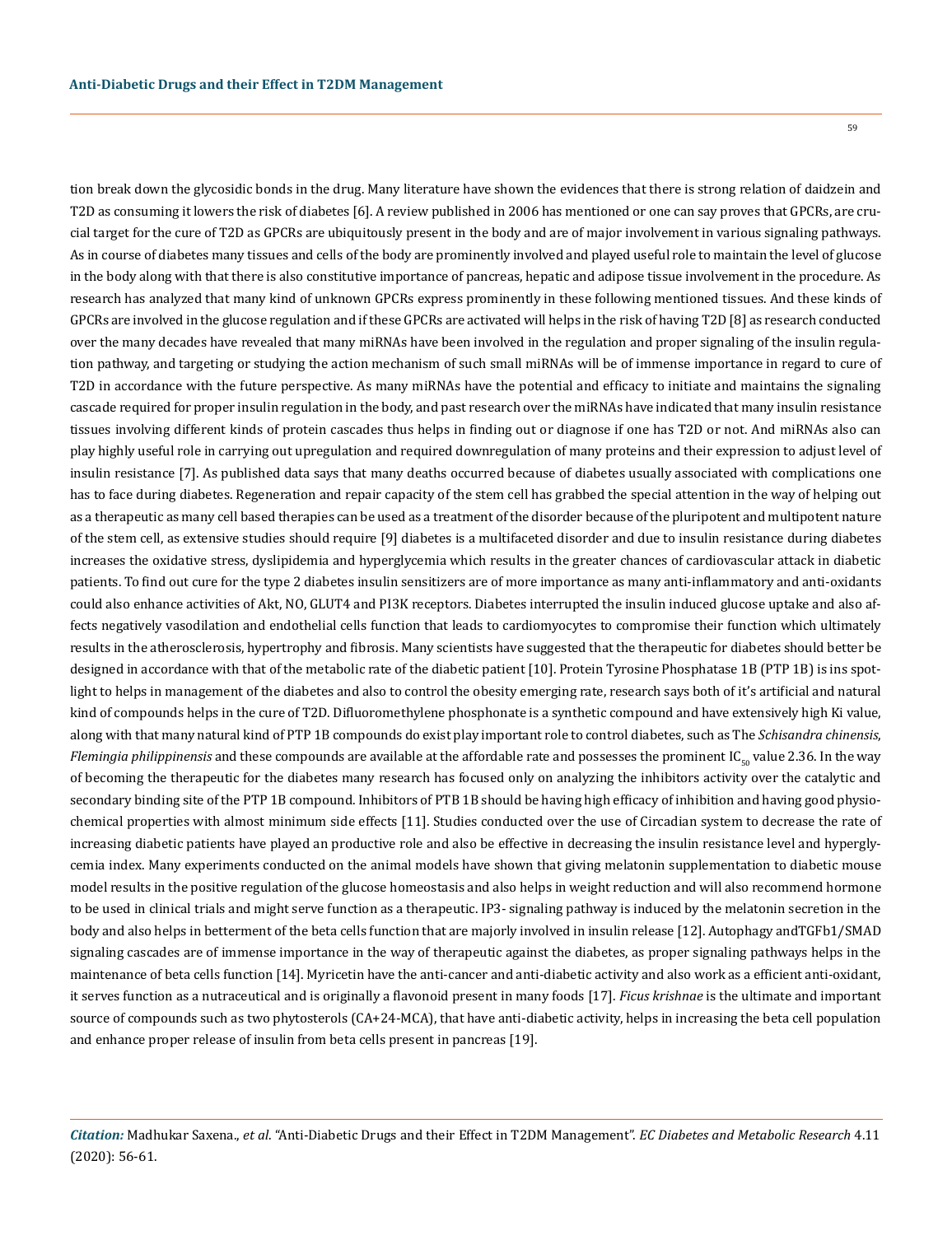## **Bibliography**

- 1. Sharma D., *et al*[. "Recent updates on GLP-1 agonists: Current advancements and challenges".](https://www.sciencedirect.com/science/article/pii/S0753332218327537) *Biomedicine and Pharmacotherapy* 108 [\(2018\): 952-962.](https://www.sciencedirect.com/science/article/pii/S0753332218327537)
- 2. Kulkarni S., *et al*[. "Bi-stability in type 2 diabetes mellitus multi-organ signalling network".](https://pubmed.ncbi.nlm.nih.gov/28767672/) *Plos One* 12.8 (2017): e0181536.
- 3. [Valero T. "Editorial \(Thematic Issue: Mitochondrial Biogenesis: Pharmacological Approaches\)".](https://www.eurekaselect.com/124512/article) *Current Pharmaceutical Design* 20.35 [\(2014\): 5507-5509.](https://www.eurekaselect.com/124512/article)
- 4. Patil PD., *et al*[. "Past and current perspective on new therapeutic targets for Type-II diabetes".](https://pubmed.ncbi.nlm.nih.gov/28579755/) *Drug Design, Development and Therapy* [11 \(2017\): 1567-1583.](https://pubmed.ncbi.nlm.nih.gov/28579755/)
- 5. Gupta P., *et al*[. "Efficacy and risk profile of anti-diabetic therapies: Conventional vs traditional drugs-A mechanistic revisit to under](https://pubmed.ncbi.nlm.nih.gov/27697646/)stand their mode of action". *[Pharmacological Research](https://pubmed.ncbi.nlm.nih.gov/27697646/)* 113 (2016): 636-674.
- 6. Das D., *et al*[. "Daidzein, its effects on impaired glucose and lipid metabolism and vascular inflammation associated with type 2 diabe](https://pubmed.ncbi.nlm.nih.gov/30191623/)tes". *Bio Factors* [44.5 \(2018\): 407-417.](https://pubmed.ncbi.nlm.nih.gov/30191623/)
- 7. Chakraborty C., *et al*[. "Influence of miRNA in insulin signaling pathway and insulin resistance: micro-molecules with a major role in](https://pubmed.ncbi.nlm.nih.gov/24944010/)  type-2 diabetes". *[Wiley Interdisciplinary Reviews: RNA](https://pubmed.ncbi.nlm.nih.gov/24944010/)* 5.5 (2014): 697-712.
- 8. Hoque M., *et al*[. "Current status of G-protein coupled receptors as potential targets against type 2 diabetes mellitus".](https://pubmed.ncbi.nlm.nih.gov/30030074/) *International [Journal of Biological Macromolecules](https://pubmed.ncbi.nlm.nih.gov/30030074/)* 118 (2018): 2237-224.
- 9. Peng BY., *et al*[. "Addressing Stem Cell Therapeutic Approaches in Pathobiology of Diabetes and Its Complications".](https://pubmed.ncbi.nlm.nih.gov/30046616/) *Journal of Diabetes Research* [\(2018\): 1-16.](https://pubmed.ncbi.nlm.nih.gov/30046616/)
- 10. Patel TP., *et al*[. "Insulin resistance: an additional risk factor in the pathogenesis of cardiovascular disease in type 2 diabetes".](https://pubmed.ncbi.nlm.nih.gov/26542377/) *Heart Failure Reviews* [21.1 \(2015\): 11-23.](https://pubmed.ncbi.nlm.nih.gov/26542377/)
- 11. Verma M., *et al*[. "Protein tyrosine phosphatase 1B inhibitors as antidiabetic agents A brief review".](https://www.sciencedirect.com/science/article/abs/pii/S0045206816302930) *Bioorganic Chemistry* 70 (2017): [267-283.](https://www.sciencedirect.com/science/article/abs/pii/S0045206816302930)
- 12. Sharma S., *et al*[. "The role of melatonin in diabetes: therapeutic implications".](https://www.researchgate.net/publication/281541967_The_role_of_melatonin_in_diabetes_Therapeutic_implications) *Archives of Endocrinology and Metabolism* 59.5 (2015): [391-399.](https://www.researchgate.net/publication/281541967_The_role_of_melatonin_in_diabetes_Therapeutic_implications)
- 13. Zhang Y., *et al*[. "Gut microbiome-related effects of berberine and probiotics on type 2 diabetes \(the PREMOTE study\)".](https://www.nature.com/articles/s41467-020-18414-8) *Nature Com[munications](https://www.nature.com/articles/s41467-020-18414-8)* 11.1 (2020).
- 14. Heydarpour F., *et al*[. "Involvement of TGF-β and Autophagy Pathways in Pathogenesis of Diabetes: A Comprehensive Review on Bio](https://www.frontiersin.org/articles/10.3389/fphar.2020.498758/full)[logical and Pharmacological Insights".](https://www.frontiersin.org/articles/10.3389/fphar.2020.498758/full) *Frontiers in Pharmacology* (2020): 11.
- 15. [Rajveer Singh, et al. "Epigenetic modification and therapeutic targets of diabetes mellitus".](https://pubmed.ncbi.nlm.nih.gov/32815547/) *Bioscience Reports* 40.9 (2020): [BSR20202160.](https://pubmed.ncbi.nlm.nih.gov/32815547/)
- 16. Dayma V., *et al*[. "Synthesis, antidiabetic, antioxidant and anti-inflammatory activities of novel hydroxytriazenes based on sulpha](https://www.sciencedirect.com/science/article/pii/S2405844020316303)  drugs". *Heliyon* [6.8 \(2020\): e04787.](https://www.sciencedirect.com/science/article/pii/S2405844020316303)
- 17. Taheri Y., *et al*[. "Myricetin bioactive effects: moving from preclinical evidence to potential clinical applications".](https://bmccomplementmedtherapies.biomedcentral.com/articles/10.1186/s12906-020-03033-z) *BMC Complementary [Medicine and Therapies](https://bmccomplementmedtherapies.biomedcentral.com/articles/10.1186/s12906-020-03033-z)* 20.1 (2020).

*Citation:* Madhukar Saxena., *et al*. "Anti-Diabetic Drugs and their Effect in T2DM Management". *EC Diabetes and Metabolic Research* 4.11 (2020): 56-61.

60